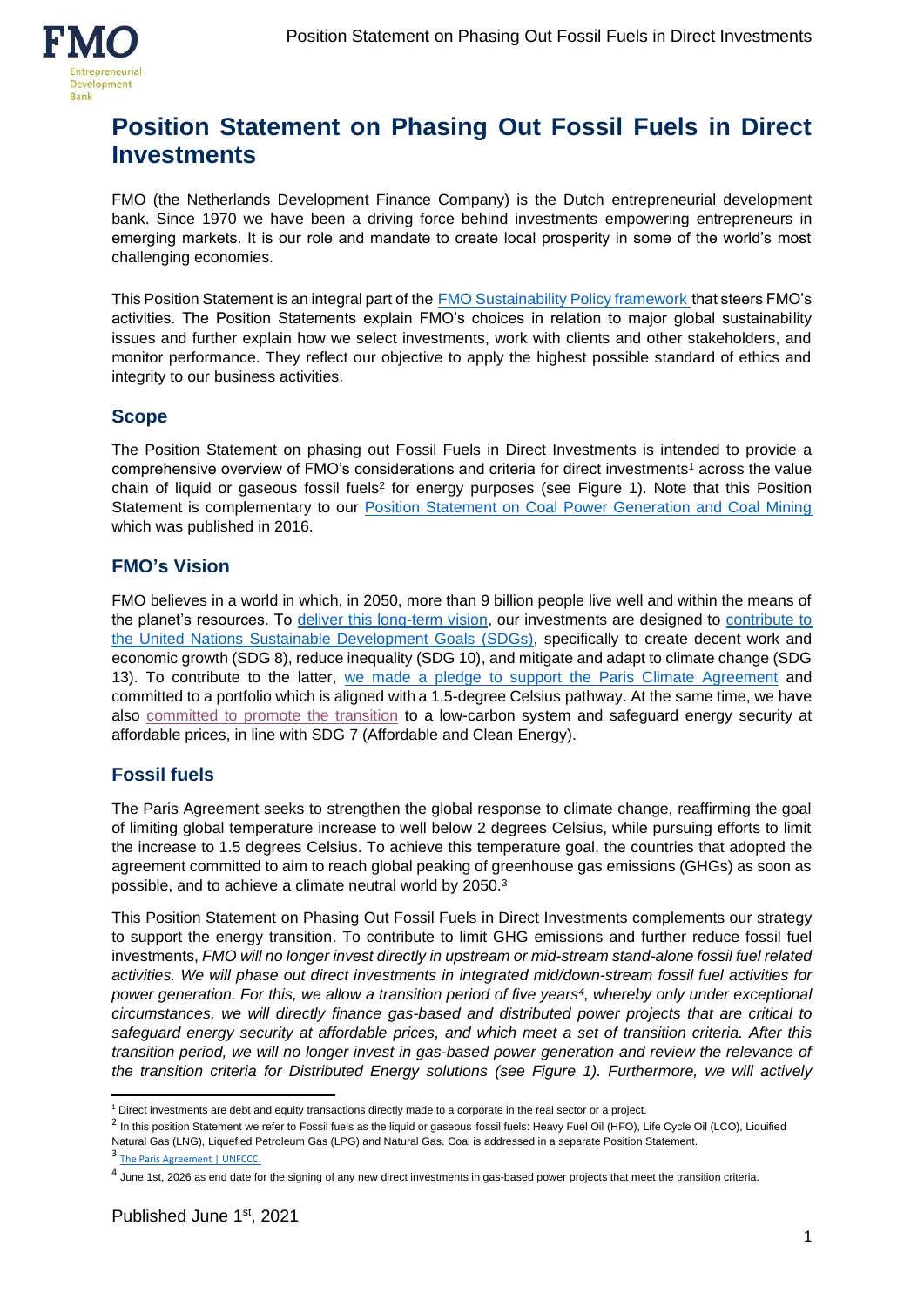

*support the development of the technological solutions that are necessary to complete the transition to a low-carbon system.* 

### **FMO's choices**

Energy is a driver for development and growth. Currently, over 840 million people across the world do not have access to electricity. *Energy is one of the [key sectors for FMO,](https://www.fmo.nl/partner-with-us/energy) financing long-term projects which power economies (SDG 8), promote the transition to a low-carbon system and safeguard energy security at affordable prices for all (SDG7).*

In recent years, renewable energy technologies have emerged as an economically attractive energy source in most parts of the world. There are also rapid developments in technologies like battery storage, demand side response, and hydrogen, which will eventually allow for the use of green energy alternatives in most applications, and which will largely replace fossil fuels. *As a priority, FMO will continue to actively seek direct investment opportunities that will support the transition to a low-carbon economy in its countries of operation, focusing on renewable energy and new technological developments.* 

In many markets where FMO operates, as part of the energy transition from fossil fuel to renewable based systems, and due to the lack of economically and technically viable renewable energy alternatives, some fossil fuel investments are still required to ensure flexible, non-intermittent power for the national grid or for distributed energy systems. The purpose of such investments is to build a reliable electricity sector and to improve the access to energy in these countries. However, we believe that it is only a matter of time until technological developments and improved market readiness for renewables and technology enablers (e.g., batteries) will allow a full phase-out of fossil fuels, and therefore, we consider this to be a transition period. *FMO applies a transition period, in which it considers access to reliable energy needs as a legitimate reason to exceptionally allow for direct investments in A) gasbased power generation and their associated facilities (including integrated transport and storage), B) distributed energy solutions, and C) Transmission & Distribution (T&D) directly connecting the new gas generation projects, when a set of transition criteria (set out below) have been met.*

*In the exceptional case that FMO is planning to invest in gas-based power generation directly, FMO will, in line with FMO's disclosure policy, publicly disclose how the project is assessed against the set of transition criteria.*



*Figure 1: FMO's position on direct investments in the value chain of liquid and gaseous fossil fuels for energy purposes*

□ Upstream ■ Mi/downstream ■ End-use ■ Indirect Strict exclusion No restriction Cutside of scope during transition period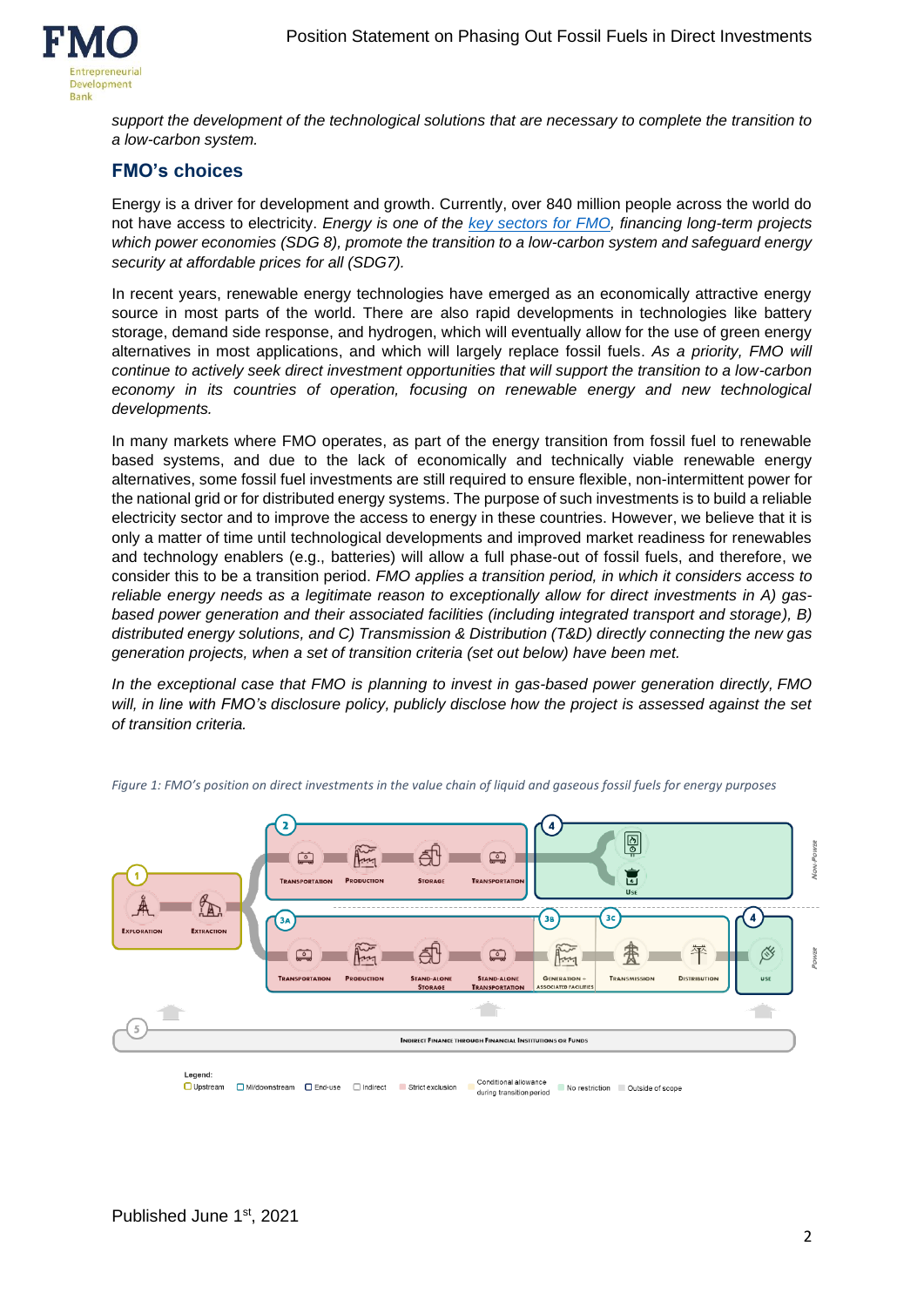Following the above considerations, we apply the following criteria to investments in liquid and gaseous fossil fuels as described in Figure 1:

| <b>Fossil fuel value</b><br>chain                                | #              | Type of<br>investment                               | <b>Description</b>                                                                                                                                                                                           | <b>Investment</b><br><b>Restrictions</b>                                                           |
|------------------------------------------------------------------|----------------|-----------------------------------------------------|--------------------------------------------------------------------------------------------------------------------------------------------------------------------------------------------------------------|----------------------------------------------------------------------------------------------------|
| <b>Fossil fuels</b><br>upstream                                  | $\mathbf{1}$   | <b>Exploration</b><br>and Extraction                | Direct financing of the exploration and<br>extraction of fossil fuels.                                                                                                                                       | No direct investment<br>allowed                                                                    |
| <b>Fossil fuels</b><br>mid/downstream                            | $\mathbf{2}$   | Production,<br>Storage and<br><b>Transportation</b> | Direct financing of the production, storage,<br>and transportation of fossil fuels for non-<br>power generation (including transport<br>facilities primarily being built for fossil fuel<br>transportation). | No direct investment<br>allowed                                                                    |
| <b>Fossil fuels</b><br>mid/downstream<br>for power<br>generation | 3a             | Production,<br>Storage and<br><b>Transportation</b> | Direct financing of the production, storage,<br>and transportation of fossil fuels for power<br>generation, including transport facilities<br>primarily being built for fossil fuel<br>transportation.       | No direct investment<br>allowed                                                                    |
|                                                                  | 3 <sub>b</sub> | Power<br><b>Generation</b>                          | Direct financing of the generation of<br>electricity using HFO/LCO, and their<br>associated facilities (including integrated<br>transport and storage).                                                      | No direct investment<br>allowed                                                                    |
|                                                                  |                |                                                     | Direct financing of the generation of<br>electricity using Gas, and their associated<br>facilities (including integrated transport and<br>storage).                                                          | <b>Must meet Transition</b><br>Criteria A (see below)                                              |
|                                                                  |                |                                                     | <b>Direct financing of Distributed Energy</b><br>solutions.                                                                                                                                                  | <b>Must meet Transition</b><br>Criteria B (see below)                                              |
|                                                                  | 3 <sub>c</sub> | <b>Transmission</b><br>& Distribution               | Direct financing of Transmission<br>infrastructure used to connect new or<br>stranded generating capacity based 100%<br>on HFO/LCO.                                                                          | No direct investment<br>allowed                                                                    |
|                                                                  |                |                                                     | Direct financing of Transmission<br>infrastructure used to connect new<br>generation capacity based 100% on gas.                                                                                             | <b>Must meet Transition</b><br>Criteria C (see below)                                              |
|                                                                  |                |                                                     | Direct financing of expansion and/or upgrade<br>of Transmission & Distribution networks<br>(not directly connecting generation capacity<br>to the grid).                                                     | No restrictions for direct<br>investments                                                          |
| <b>Fossil fuel-based</b><br>energy end-use<br>phase              | 4              | End-use                                             | Direct financing of activities that use fossil<br>fuel-based energy for power generation<br>and non-power applications (i.e., clean<br>cooking and home heating).                                            | No restrictions for direct<br>investments                                                          |
| <b>Indirect</b><br>/Intermediary<br><b>Finance</b>               | 5              | All                                                 | Indirect financing of the fossil fuel related<br>activities described above through financial<br>intermediaries such as Financial<br><b>Institutions and Private Equity Funds.</b>                           | Indirect investments in<br>fossil fuels are not<br>considered in this<br><b>Position Statement</b> |